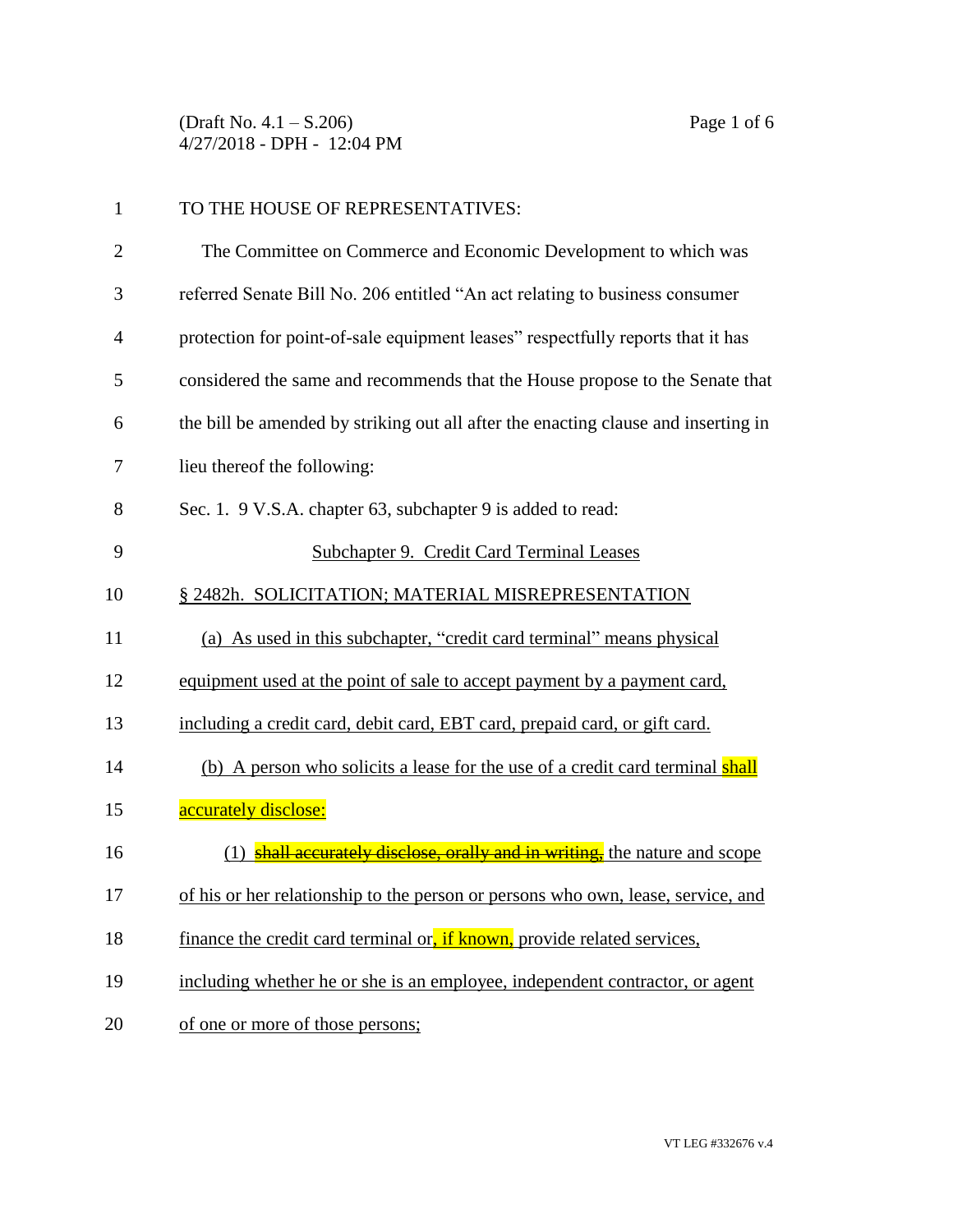(Draft No. 4.1 – S.206) Page 2 of 6 4/27/2018 - DPH - 12:04 PM

| $\mathbf{1}$   | <b>shall accurately disclose</b> the terms of a lease and whether oral              |
|----------------|-------------------------------------------------------------------------------------|
| $\overline{2}$ | statements or commitments he or she makes to the prospective lessee while           |
| 3              | soliciting a lease are included in the terms of the lease and enforceable against   |
| 4              | a party to a lease; and                                                             |
| 5              | (3) shall not make a material misrepresentation to the prospective lessee           |
| 6              | concerning the nature of his or her relationships pursuant to subdivision (1) of    |
| 7              | <u>this subsection, or concerning a lease and its terms pursuant to subdivision</u> |
| 8              | of this subsection. whether the consumer has an option to purchase the credit       |
| 9              | card terminal that is the subject of the lease.                                     |
| 10             | § 2482i. CREDIT CARD TERMINAL; LEASE PROVISIONS                                     |
| 11             | The following provisions apply to a lease for the use of a credit card              |
| 12             | terminal:                                                                           |
| 13             | (1) Plain language. The party primarily responsible for drafting the                |
| 14             | lease shall use plain language designed to be understood by ordinary                |
| 15             | consumers, presented in a reasonable format, typeface, and font.                    |
| 16             | (2) Lease; costs; disclosure. The lease shall specify:                              |
| 17             | $(A)$ the terms of the lease;                                                       |
| 18             | (B) the total price of the lease;                                                   |
| 19             | (C) the total monthly payment due, including any recurring monthly                  |
| 20             | fees or charges; and                                                                |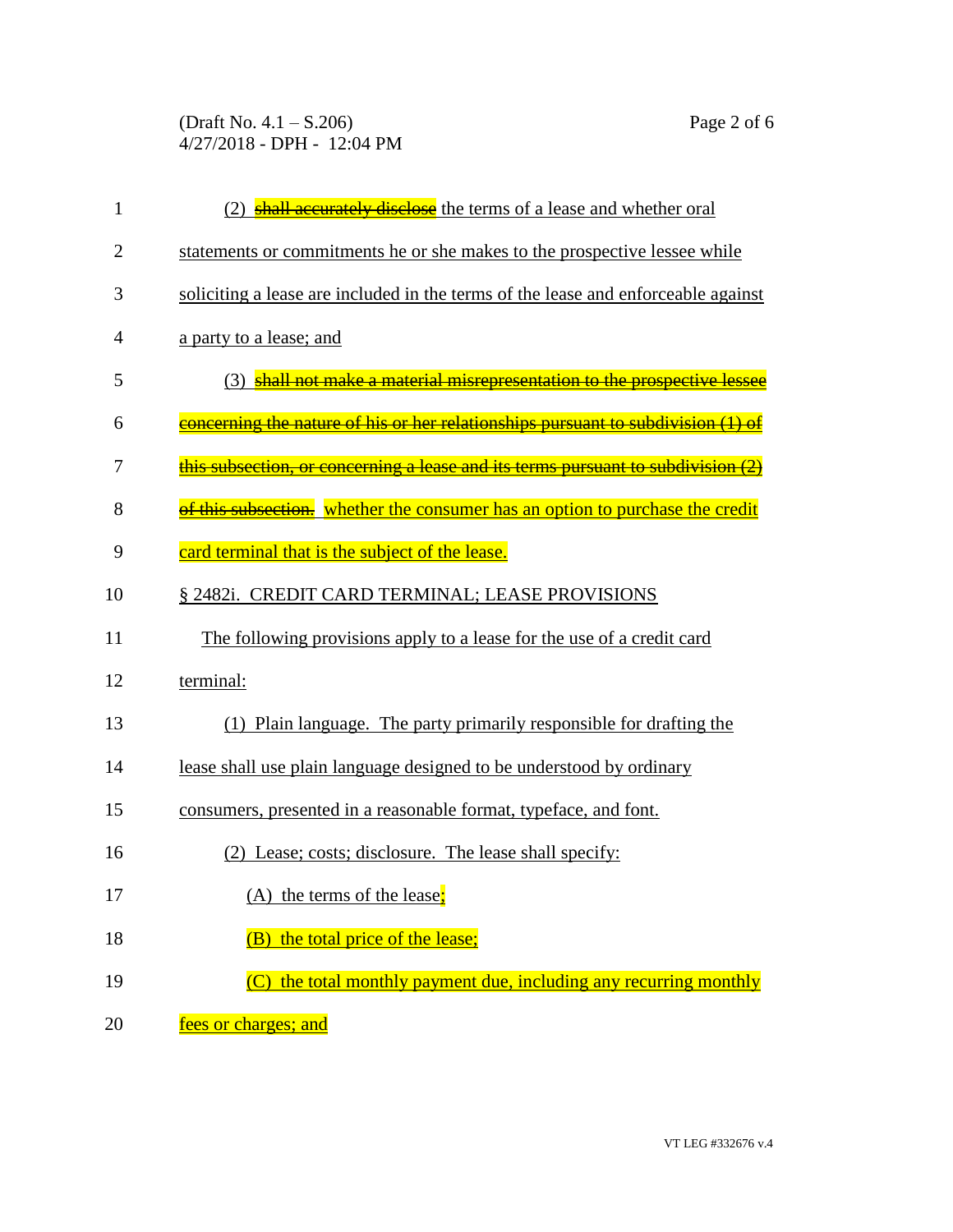| 1  | (D) any other penalties, charges, or fees and the conditions under                 |
|----|------------------------------------------------------------------------------------|
| 2  | which they may be incurred.                                                        |
| 3  | $(A)$ The lease shall specify whether the consumer has an option to                |
| 4  | purchase the credit card terminal that is the subject of the lease, and if so, the |
| 5  | purchase price and terms.                                                          |
| 6  | (B) If the lessor does not offer the option to purchase the credit card            |
| 7  | terminal, the lease shall include a disclaimer that the lessee may be able to      |
| 8  | purchase the same or a similar credit card terminal from another source, and       |
| 9  | shall provide a cap on the total cost the lessee is required to pay to use the     |
| 10 | eredit card terminal, which shall not exceed 300 percent of the lessor's original  |
| 11 | purchase price for the credit card terminal or, if the lessor is the manufacturer  |
| 12 | of the credit card terminal, its total cost of manufacture                         |
| 13 | (3) Relationship to processing services and fees. If the lease governs             |
| 14 | both the use of the credit card terminal and related services, such as credit card |
| 15 | processing services, the lease shall include for each service a separate itemized  |
| 16 | statement of the terms, costs, fees, and potential penalties, as specified in      |
| 17 | subdivision $(2)$ of this subsection.<br>a ka                                      |
| 18 | The lease shall not include terms governing credit card                            |
| 19 | processing services or fees, which shall be the subject of a separate agreement    |
| 20 | between the lessee of the credit card terminal and the processing service          |
| 21 | provider.                                                                          |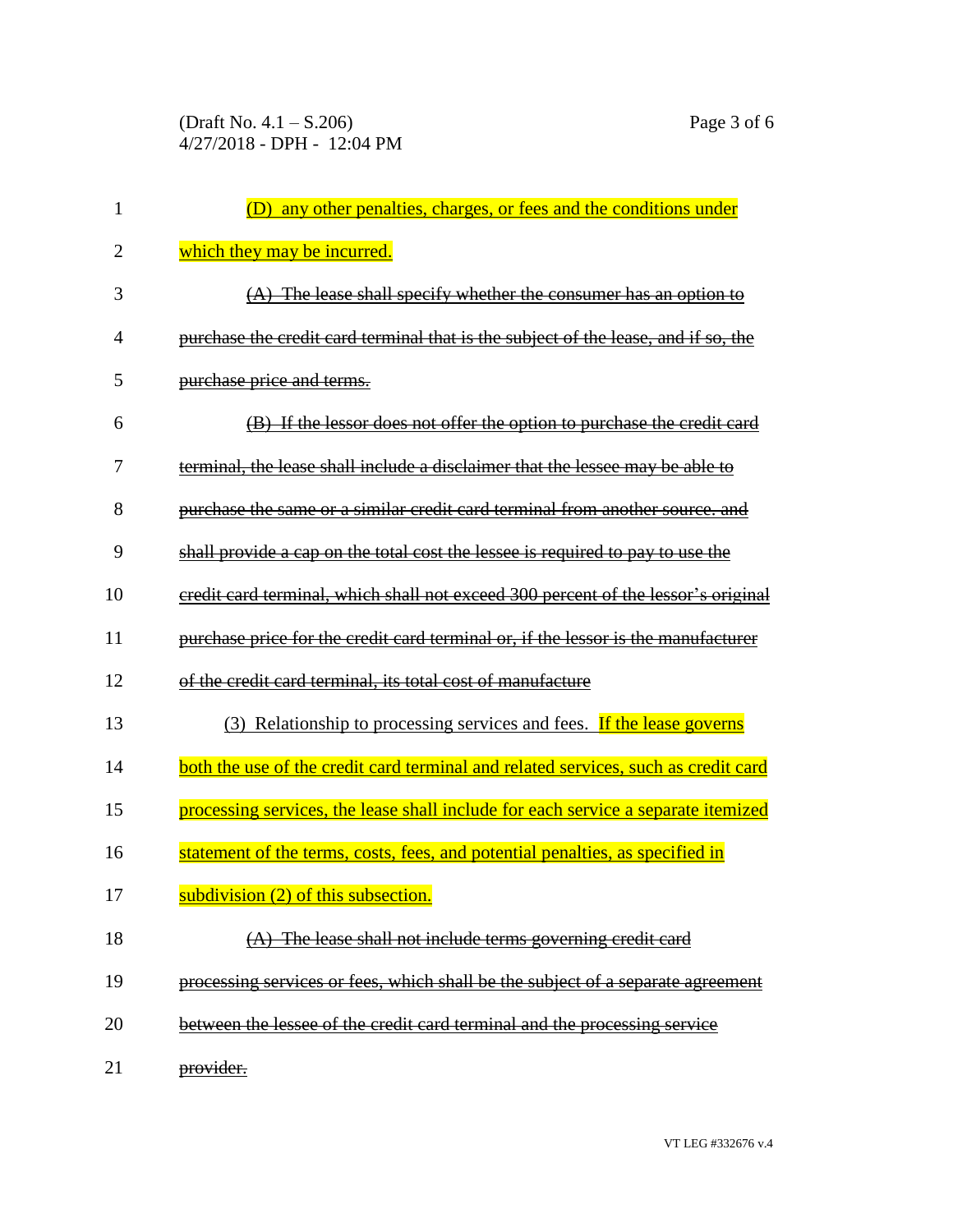(Draft No. 4.1 – S.206) Page 4 of 6 4/27/2018 - DPH - 12:04 PM

| 1  | (B) The lease shall clearly disclose that the lessee has no obligation              |
|----|-------------------------------------------------------------------------------------|
| 2  | to contract or negotiate with the lessor, or any affiliate, for processing services |
| 3  | or fees.                                                                            |
| 4  | A lessor shall not condition the terms of the lease, or increase the                |
| 5  | total cost to lease or purchase the credit card terminal, based on whether the      |
| 6  | lessee agrees to contract with the lessor, or any affiliate, for processing         |
| 7  | services.                                                                           |
| 8  | (4) Contact information.                                                            |
| 9  | (A) The lease shall clearly and conspicuously identify the lessor of                |
| 10 | the credit card terminal and the name, mailing address, telephone number,           |
| 11 | email address or website, and relationship to the lessor of:                        |
| 12 | (i) the person to whom the lessee is required to make payments for                  |
| 13 | the credit card terminal;                                                           |
| 14 | (ii) the person whom the lessee should contact with questions or                    |
| 15 | problems concerning the credit card terminal;                                       |
| 16 | (iii) the person to whom the lessee should deliver the credit card                  |
| 17 | terminal for return or repair; and                                                  |
| 18 | (iv) the sales representative or other person acting with actual or                 |
| 19 | apparent authority on behalf of the lessor to solicit the lease.                    |
| 20 | (B) A person named pursuant to subdivision $(4)(A)$ of this subsection              |
| 21 | shall be reasonably available to communicate with consumers during normal           |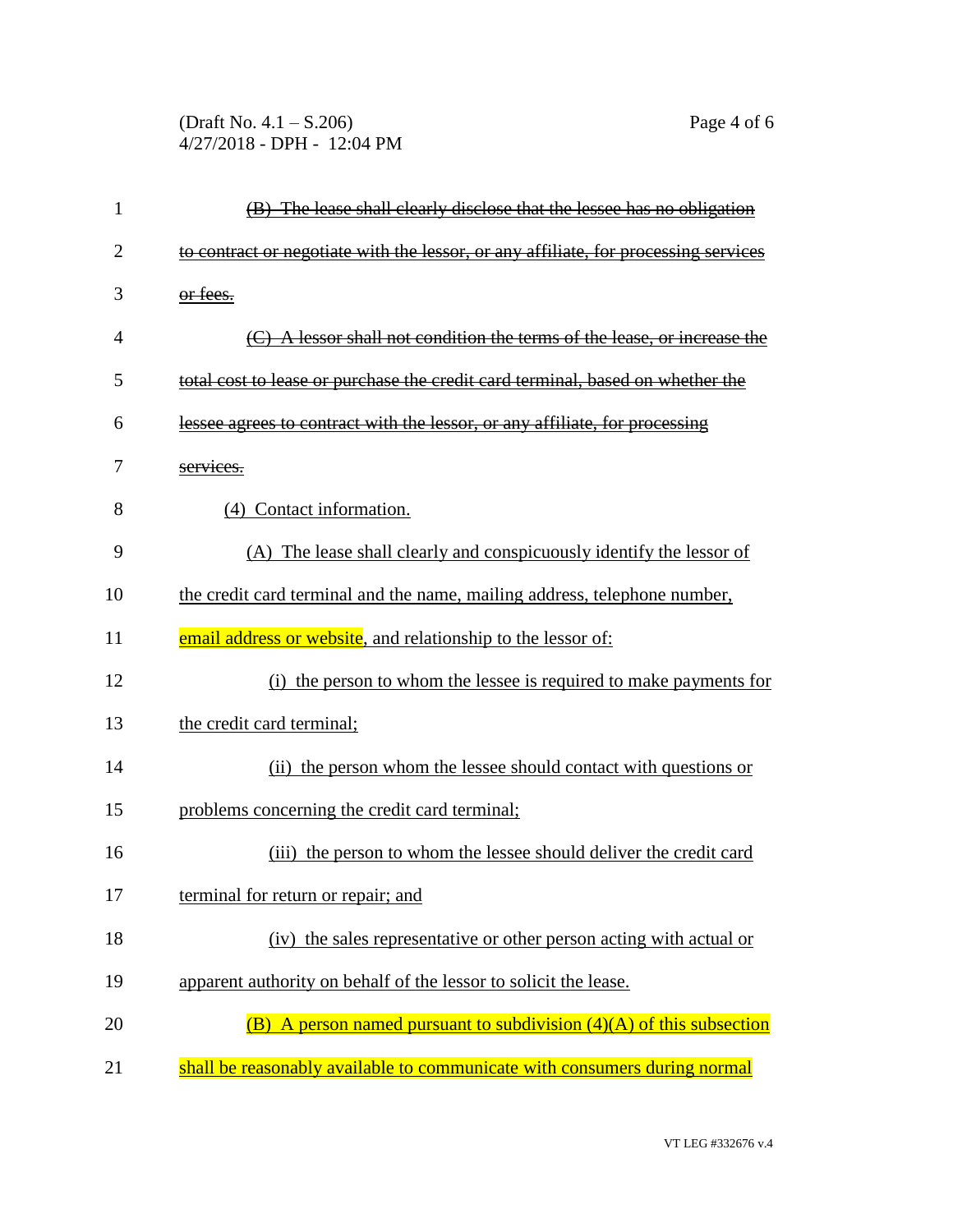| $\mathbf{1}$   | business hours by telephone or electronic communication, or shall respond to a    |
|----------------|-----------------------------------------------------------------------------------|
| $\overline{2}$ | communication from a consumer within a reasonable time.                           |
| 3              | (5) Record keeping. A lessor shall retain the following information in            |
| 4              | electronic format or hard copy for not less than four years after the lease ends: |
| 5              | $(A)$ the lease; and                                                              |
| 6              | (B) a record that establishes the lessor's original purchase price for            |
| 7              | the credit card terminal or, if the lessor is the manufacturer of the credit card |
| 8              | terminal, its total cost of manufacture.                                          |
| 9              | (5) Prohibited provisions.                                                        |
| 10             | (A) A provision of a lease that permits or requires a dispute to be               |
| 11             | resolved in a judicial forum that would not otherwise have jurisdiction over the  |
| 12             | lessee is against public policy and unenforceable.                                |
| 13             | (B) A lessor shall not collect any charge or fee for business personal            |
| 14             | property tax on the credit card terminal unless the tax is actually imposed.      |
| 15             | (7) Duty to provide lease; right to cancel.                                       |
| 16             | (A) A lessor shall provide a copy of the executed lease to the lessee.            |
| 17             | (B) A lessee shall have the right to cancel a lease not later than 45             |
| 18             | days after the lessor provides a copy of the executed lease to the lessee.        |
| 19             | (C) If the lessee exercises his or her right to cancel:                           |
| 20             | the lessor may retain any payments made by the lessee after the                   |
| 21             | lessor delivered a copy of the executed lease;                                    |